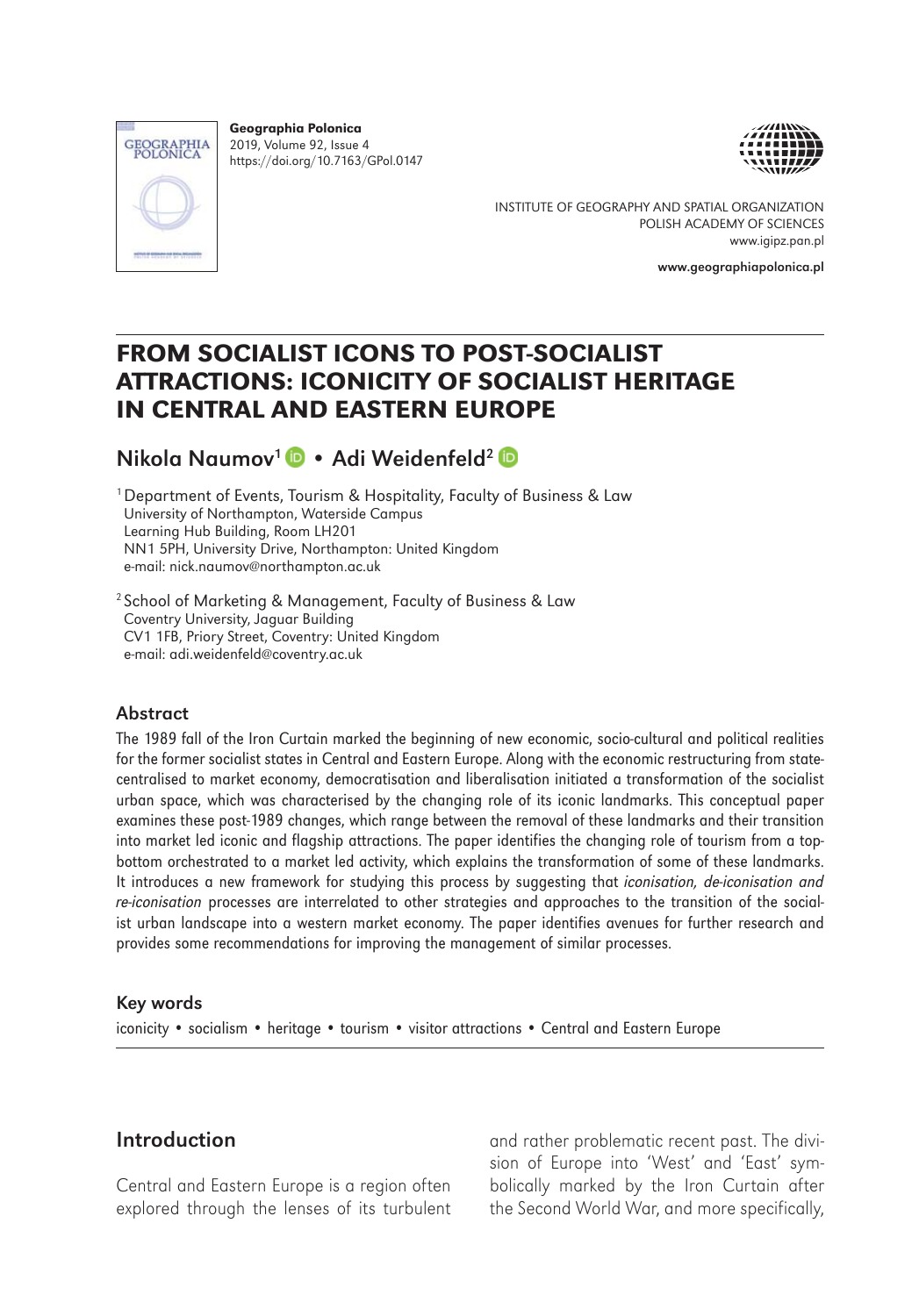the allegiance of Eastern Europe to the Soviet Union and the principles of Marxism-Leninism, had a huge influence over various aspects of urban space and urban iconography of the countries part of the former socialist Eastern Bloc (Aman 1992; Murzyn 2008). The end of the Second World War in 1945 marked the beginning of many new strategies for spatial planning driven by aspirations for modernisation of infrastructure and economic development (see for example, Hamilton, Dimitrovska Andrews, & Pichler-Milanovic 2005).

However, socialism was much more an ideological and political construction than an outcome of modernity. An important aspect of the socialist political leadership was the introduction of Marxism – Leninism not only as a form of governance but also as a radical political ideology with strictly fixed norms of how socialism would be understood and interpreted into political, economic and socio-cultural dimensions (Verdery 1996). An integral part of this transformation was devoted to cultural heritage and more specifically, representation and interpretation of the past. According to Fowkes (2002: 65) 'building socialism involved changing people's minds and view of history, not just the material conditions of their lives'. This process involved quite diverse methods, including ideological monumentality of urban space and state-supported domestic tourism activities (see for example, Light, Young & Czepczyński 2009). The key notion of socialist monumentality and architecture was their importance as markers of a collective memory and an identity as well as a part of the state-sanctioned political propaganda to ascribe meanings and values (Till 2004; Vukov 2006). The erection of monuments and sites was a symbolic act of proclaiming a sense of uniformity, which would eventually lead to an allegiance to the socialist dogma (Groys 2003: 113). Monuments of glorified socialist leaders and 'iconic' mega structures (e.g. Palace of Culture and Science in Warsaw or the Palace of the Parliament in Bucharest) not only dominated the cityscapes of major cities such as Warsaw, Riga, Bucharest and

Sofia but also covered the streets of almost every single town and village across Eastern Europe. These purposefully-built landmarks together with museums and sites of industrial achievements were the main foci of statefunded domestic travel (Gorsuch 2003; Gorsuch & Koenker 2006).

Between 1989 and 1991, and especially after the collapse of the Soviet Union in 1991, many of the former socialist countries started to adopt new initiatives and models, based on the capitalist and democratic principles of Western Europe (Giatzidis 2002; Kiglics 2007). An important aspect of the transition concerned the previously glorified 'iconic' mega structures, largely regarded as the symbols of the pre-1989 political regime as well as the erection of new western style modern landmark buildings. The changes to urban landscapes involved the demolition/removal of socialist monuments from central squares and streets and evidence of this could be best seen in Banska Bystrica in Slovakia (Bitusikova 1998), Warsaw (Czarniawska 2002), Mostar in Bosnia-Herzegovina (Grodach 2002), Leipzig (Coles 2003), Riga (Sparitis 2003) and Berlin (Cochrane 2006; Till 2005). However, despite making considerable efforts and forming new spatial strategies, the (re)creation of the new postsocialist urban space remains a long and difficult process. The problematic collective memory of socialism, nostalgic evocation to the socialist past and subjective interpretations of socialist heritage might explain why many controversial socialist icons still dominate the urban landscape of many post-socialist cities.

A substantial part of the academic scholarship has focused on the processes of political and economic transition after 1989 in Eastern Europe and more specifically on the regime change (Cox 2011; Giatzidis 2002), the demise of the Soviet Union (Kramer 2011), the shift from state-centralised to market-economy and the subsequent processes of economic stagnation and financial constraints (e.g. Kiglics 2007; Linz & Stepan 1996). Studies analysing the changing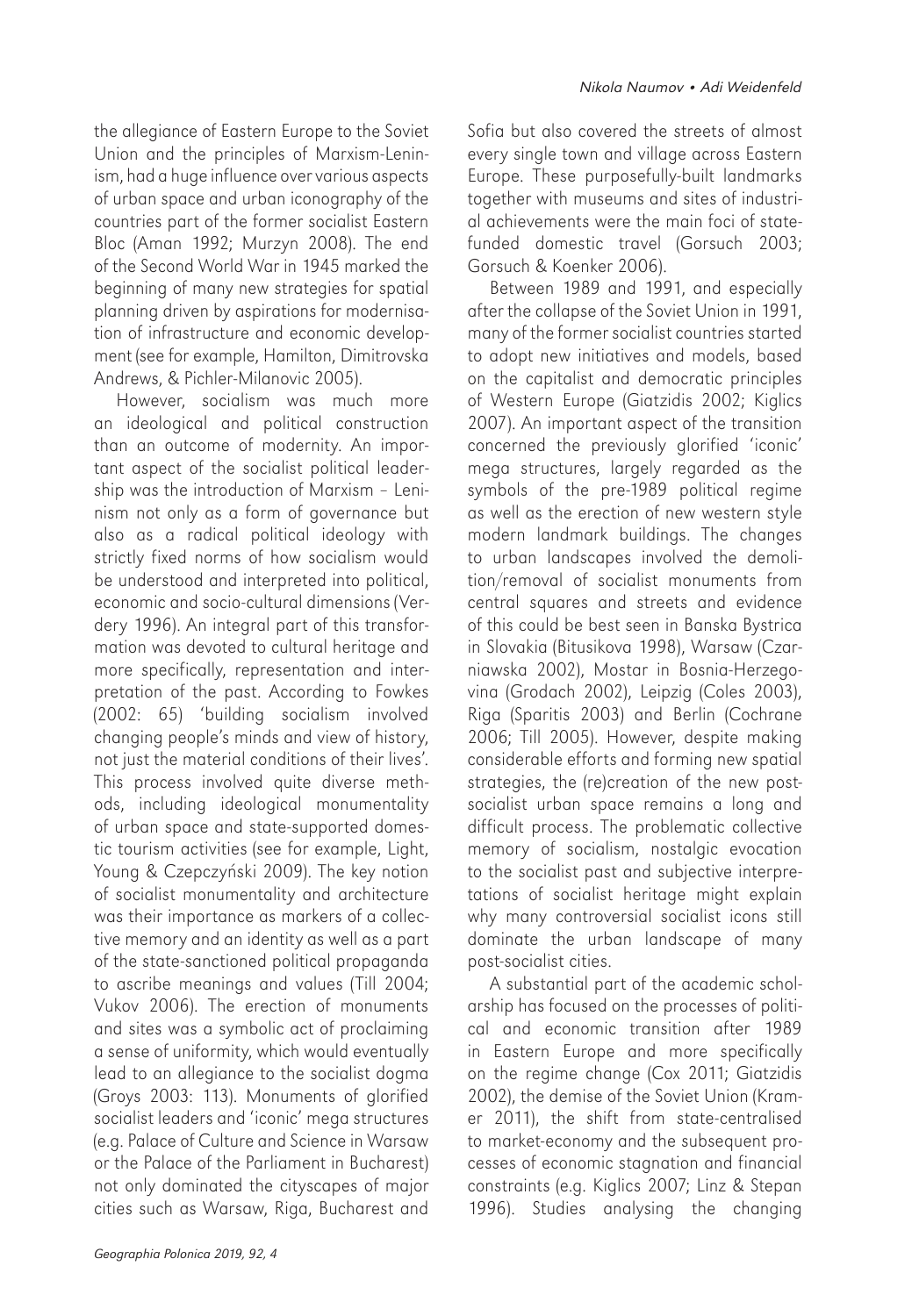policies, markets and development of tourism in transition (e.g. Bachvarov 1997, 2006; Baláž & Williams 2000; Hall 1991, 2008; Jaakson 1996; Marciszewska 2006; Müller & Więckowski 2018) have also emerged but academic literature on the relationship between tourism, heritage and visitor attractions in socialist and post-socialist contexts including communism and subsequent transition is still young. Whereas some studies focus on the (re)construction of the postsocialist built environment and the (re)creation of urban space have also emerged (e.g. Crowley & Reed 2002; Czepczyński 2008; Diener & Hagen 2013), the transformation of socialist iconicity and socialist heritage sites into new market-led visitor attractions remains overlooked.

This conceptual paper seeks to address this gap by examining this process in the context of iconicity and flagshipness of visitor attractions (Weidenfeld 2010;Weidenfeld et al. 2016) in post-socialist and former communist countries in Eastern Europe. First, it explores the post-1989 transformation of 'memorial landscapes' (Dwyer & Alderman 2008) and examines the importance of urban space and politics of collective memory in the process. Second, the role of tourism in the (re)emergence of former socialist landmarks is explained and explored in major socialist heritage sites in Eastern Europe. Finally, it suggests new avenues for future research and implications for managing the transition of post socialist heritage sites into new market led major visitor attractions.

# Iconicity and flagshipness

Based on their impact and perceived image major visitor attractions are classified into iconic and/or flagship. They are often used as 'tools for economic development and as catalysts of urban regeneration, social change, and rebranding in urban and rural settings' (Weidenfeld 2010: 851). 'Flagshipness' is primarily examined through the lenses of marketing, advertising, economic

development and income generation. It often characterises purposely built attractions such as EuroDisney and Coca Cola London Eye (Swarbrooke 2002) which try to maximise their visitor numbers. Iconicity, however, emphasises distinctive symbolism, which is inextricably linked to culture, heritage and perceived authenticity. Major attractions with high levels of iconicity are defined as iconic attractions, which provide a 'mental construct' and are perceived as a symbol and a subject of admiration by visitors and residents alike, primarily as a result of being often perceived as an authentic representation of their regional local culture/heritage (Weidenfeld et al. 2016).

Whereas 'flagshipness' is the outcome of the ability to generate a substantial appeal resulting in drawing masses of visitors and stimulate economic development, both directly and indirectly, 'iconicity' concerns a major attraction's contribution to the overall destination image beyond its premises. Iconic attractions may be restricted to a small number of annual visitors if any, such as the Houses of Parliament and the Buckingham Palace in London or the Tokyo Imperial Palace. They may neither draw a large number of visitors nor be considered economically viable, but increase the overall numbers of visitors to their destination region for their physical presence and inspiring image (Weidenfeld et al. 2016).

Iconicity and flagshipness are not mutually exclusive as major attractions can be characterised by high levels of both when drawing a larger number of visitor compared to others and having an outstanding impact on drawing visitors to the entire region. Attractions can also lose their iconic status (de-iconisation) and regain it (re-iconisation) along time (Weidenfeld et al. 2016). This section examines whether and how the discourses of heritage and memory underlie the interpretation, management and development of socialist iconic landmarks. It also explores the role of tourism and that of iconicity, iconisation, de and re- iconisation in implementing these post 1989 transitional processes.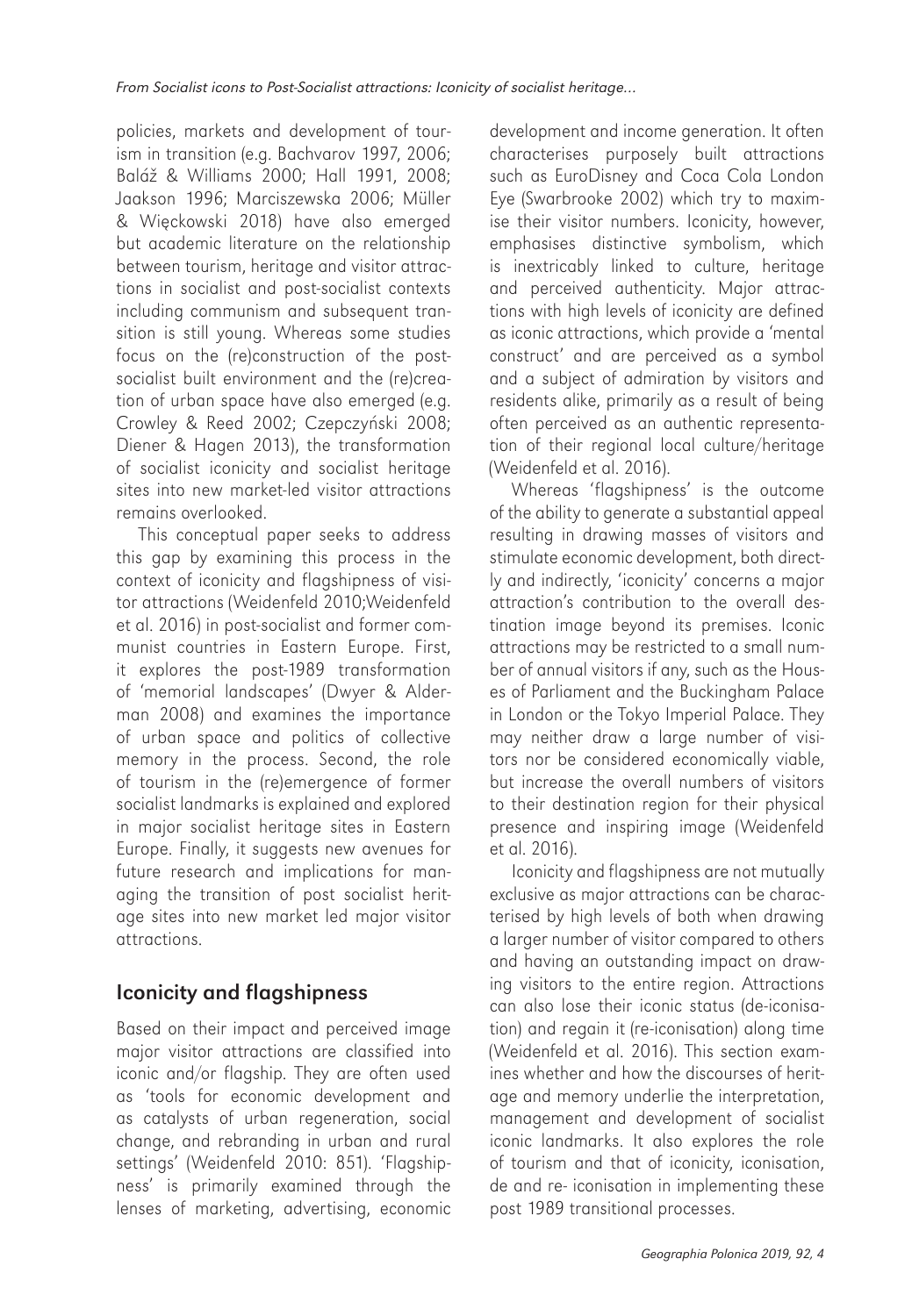### Iconicity socialist monumentality: socialist and post-socialist perspectives

Central to the principles of socialism was the relationship between urbanism, monumentality, and national identity (Czepczyński 2008; Verdery 1996). Socialist urban landscapes in Central and Eastern Europe were largely influenced by the Soviet spatial planning from the early 1920s such as Lenin's "Plan for Monumental Propaganda" (Lodder 1993). The urban landscapes were a mixture of 'grand designs' – large monuments, grand scale civic spaces, spacious city parks, and parade squares (Adams 2008; Czepczyński 2008; Murzyn 2008; Szelenyi 1996). Gigantic memorial monuments and pantheons dedicated to socialist heroes (e.g. Marx, Engels, Lenin, Stalin), victory of the Soviet Army over Nazi Germany, and the unknown soldiers were common landmarks across socialist boulevards and central districts. This hyperbolic 'monumentalism' dominated the urban space of all Soviet satellites — from Central and Eastern Europe to Eurasia – and was ideologically driven to transmit certain political expressions, social meanings and identities (Crowley & Reid 2002). Their outstanding visibility and architectural design were often linked to their city or regions, which constitute the understudied socialist iconicity of the built environment.

# Iconicity of socialist heritage

Urban iconography and spatial planning were 'symbolic texts that reflect social, economic, and political relationships of power and resistance through their aesthetics, function, layout and scale' (Diener & Hagen 2013: 490). Moreover, urban spaces were used as symbolic arenas where the leading socialist parties actively demonstrated their political vision for societal development emphasizing the key achievements of the socialist doctrine (Bell 1999). Socialist urbanism, however, was much more than a symbolic manifestation of political power. As noted by Crowley and Reid (2002: 16), the adoption of socialist ideology involved a "radical break with the past". A reformulation of history, identity and social relations was needed in order to "display a distinctive national past and articulate an exclusive understanding of a cultural political community" (Till 2004: 351). According to Czepczyński (2008: 63), one of the main purposes was "the will to change society by or through, architecture, design and cultural landscape". These political aspirations are manifested with the mega structures built in many socialist states before 1989 such as the Palace of Parliament in Bucharest (Sima 2017), the Palace of Culture and Science in Warsaw (Derek 2018) and the Buzludzha Monument near Kazanlak in Bulgaria (Poria, Ivanov & Webster 2014). Such buildings were part of the 'branding through flagship' strategy (Ashworth 2009: 15), which had the ultimate goal of symbolising the achievements of socialism and symbolise the political power of the regime. Similar to other buildings and structures they were distinctive features of 'the socialist city' and widely regarded as representations of heritage, culture and society as well as their city or regions and therefore they are classified as 'icons' or iconic landmarks of the socialist built environment (Aman 1992; Murzyn 2008).

Iconicity of socialist heritage through the lenses of the social representation theory and the work of Serge Moscovici (1988, 2000) can be related to the processes of 'collective meaning-making' (Höijer 2011: 3). This process focuses on phenomena, which are subjects to conflicts, ideological interpretations, emotions, feelings and divergent memories. Moscovici's 'social representations' relate to cultural and/or symbolic material objects that represent certain religious beliefs, political ideas and the interrelationship between them. This can be applied to socialist heritage and their political importance because socialist iconicity represents manifestations of a 'collective meaning-making' and crafts a certain symbolic and ideological narrative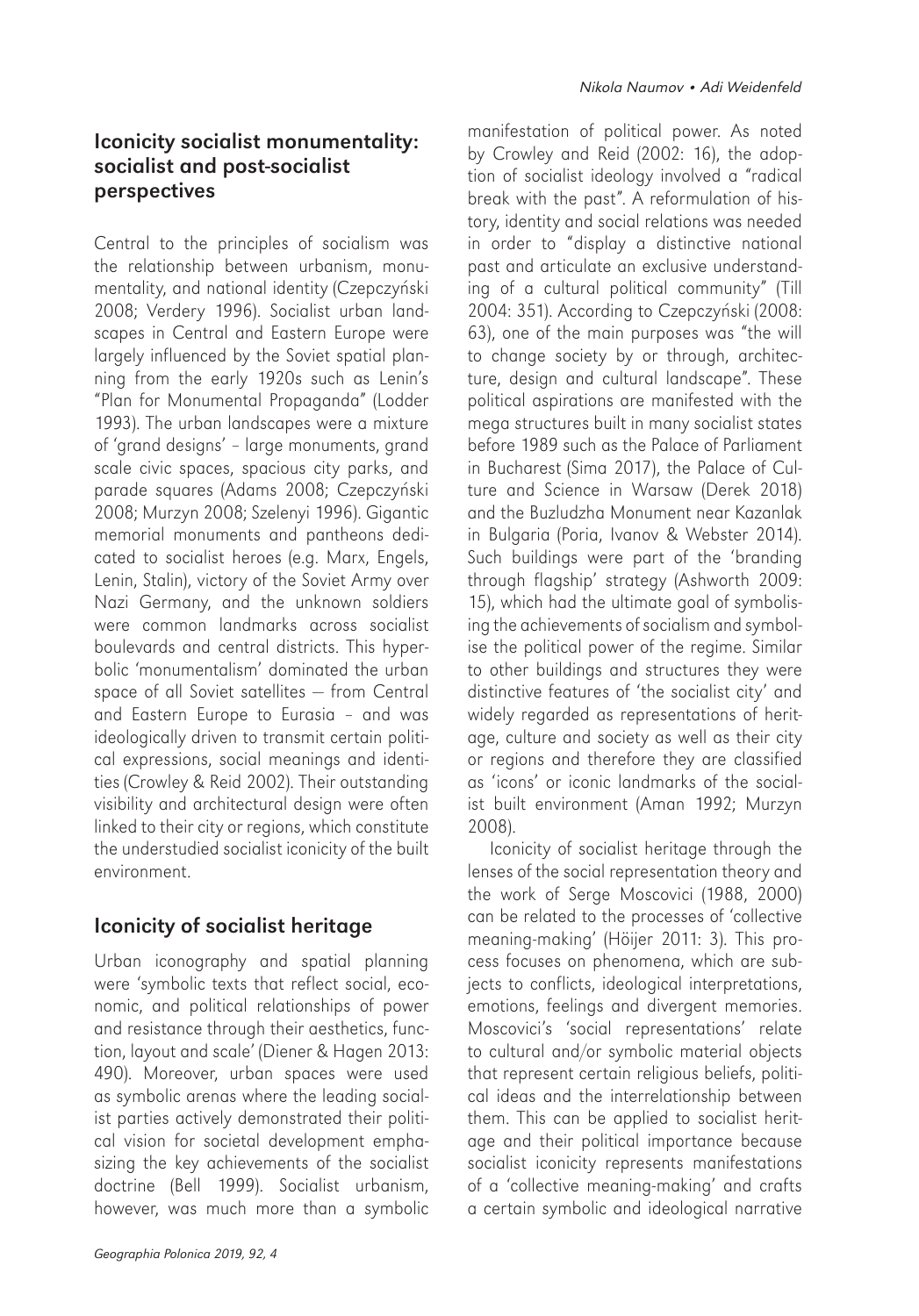of heritage as a representation of socialist 'imagined communities' (Anderson 1991).

The iconicity of socialist heritage was also supported by the development of statesupported domestic tourism. Iconic buildings, heritage sites, historical places and places associated with socialist industrial achievements were popular among tour operators (and therefore among visitors) and pivotal to the way socialist regimes perceived and operated 'turizm' — state-funded excursions provided to form a sense of uniformity, inspire patriotism and improves one's social and cultural attachment to the nation (Gorsuch & Koenker 2006; Koenker 2013; Rosenbaum 2015). Socialist tourism was developed as a state priority and heritage was an important instrument promoted to demonstrate the glory of the socialist past (Grandits & Taylor 2010; Murzyn 2008). It included governments' subsidised domestic visits to museums, historical places, monuments and other socialist memorials in order to build national identity and enhance the sense of belonging of local societies. Places such as the mausoleums of Lenin in Moscow and Georgi Dimitrov in Bulgaria, the birthplaces of Nicolae Ceauşescu in Romania and Josip Tito in Yugoslavia, were among the most visited sites, constructed and promoted as a part of the communist ideology (Gorsuch & Koenker 2006; Light 2013; Light & Young 2010; Light, Young & Czepczyński 2009; Vukov & Toncheva 2006).

The classic definition of visitor attractions as natural or man-made features and objects with a special appeal to tourists (Swarbrooke 2002) is problematic to apply to the pre-1989 tourism context in the former socialist states. Socialist landmarks, museums and heritage sites were relatively under-developed as visitor attractions or as leisure consumption, recreation and entertainment facilities for visitors. Their top down orchestrated popularity among visitors cannot be considered genuine. Socialist top down iconicity, however, can characterise these sites. Their images were 'imposed' by the public authorities as images of certain ideological symbols and values, that were embedded into selected sites. In fact, most of the socialist iconicity was based around monumentality, museums and heritage sites and their primary role was to serve domestic propaganda and provide settings for facilitating patriotic education. Flagshipness in terms of attracting a large number of visitors to their premises or beyond was irrelevant but this has changed with the gradual changes following the fall of communism and the emergence of capitalist market economy in former communist and socialist countries.

# Transformation from socialist to market-led iconicity

The appeal of the (former) socialist landmarks has changed after the fall of the socialist doctrine and the emerging democratic changes within the Eastern Bloc. After 1989, the Eastern Bloc countries were very often considered as being in 'transition', which refers to 'situations where change is not smooth and stepwise, but rather dramatic, rapid and fundamental' (Müller 2018: 1). This was the case with the majority of the post-socialist states and their shift from central economy to a market-based economy (Agnew 2000). However, as Martens & Rothmans (2005: 1136) argue, any transition period should be explained not only as a political and economic process, but also as 'a gradual, continuous process of societal change where the structural character of society (or a complex sub-system of society) transforms'. In the case of post-socialist Eastern Europe, this process has been mainly characterised by the (re)emergence of national identity and the rejection of socialist ties. After the break-up of the socialist dogma, the communist regimes were no longer supported. Instead, they were reconstructed, reproduced or totally abandoned (Light 2000a). This transition was largely based on the desire of post-socialist countries to construct new democratic and capitalist societies which itself involved the rejection of their socialist past, culture and ideologies (Grodach 2002; Munasinghe 2005; Young & Light 2001;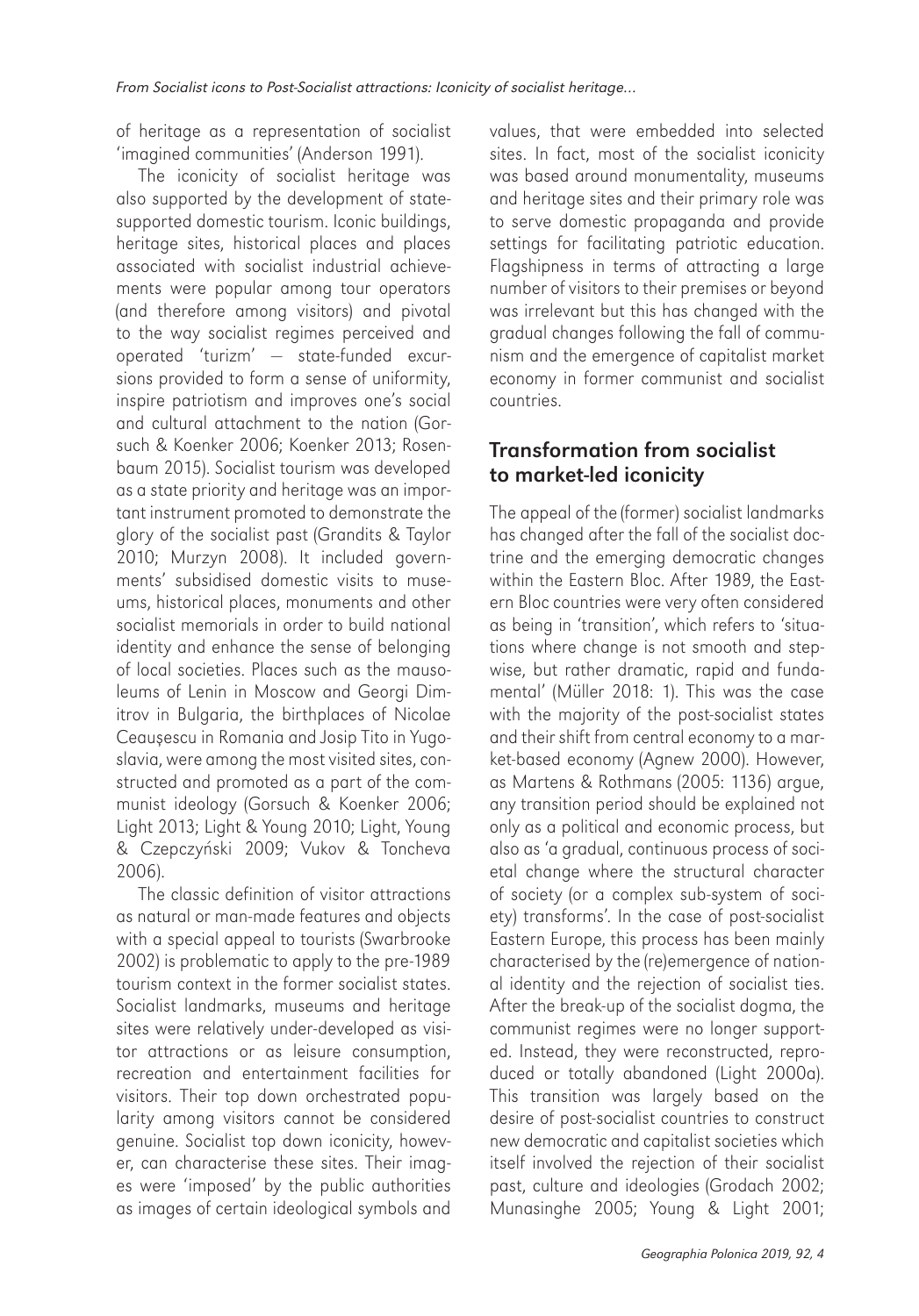Young & Kaczmarek 2008). New emerging strategies have been developed to demonstrate their modern, cosmopolitan and European identity. The newly-formed states were turning to the West as an attempt to legitimize their new governments and even those with fewer historical ties such (e.g. Romania and the Baltic States) demonstrated a willingness to embrace the political and economic orthodoxy of Western Europe (Light 2000a; Sparitis 2003; Young & Light 2001). Tourism has played a crucial role in these processes, particularly in the emergence of new branding strategies and tourism products (de Rosa, Bocci & Dryjanska 2017; Kaneva 2012). Instrumental to these strategies has been the European Capital of Culture status, which was successfully awarded to Krakow (2000), Sibiu (2008), Vilnius (2009), Pecs (2010), Tallinn (2012) and Riga (2014) – Central and Eastern European cities which have undergone radical transformation after 1989 (see Hughes, Allen & Wasik 2003). A good example of a (re)branding strategy is the case of Bucharest and the re-appearance of the myth of 'Little Paris'. Pre-socialist heritage and in particular, the influence of French architecture, have been promoted and much emphasis has been put on the ancient history and culture of Romania (Dumbraveanu 2011; Kaneva & Popescu 2011).

The fall of socialism also initiated radical transformations of urban space, including a broader restructuring of capital cities, spatial reconfiguration and displacement/ destruction of the socialist past (see for example, Andrusz, Harloe & Szelenyi 1996; Stanilov 2007). The new political agenda has contributed to various impacts related to the cultural landscapes of post-socialist cities in terms of how places have (re)emerged and how identities, images of the past and collective memory have been (re)constructed (Bartetzky 2006; Czepczyński 2010; Rátz, Smith & Michalkó 2008). These processes have affected the role of monumentality in urban landscapes and its transition from iconic socialism into capitalist market economy where tourism continued to play a pivotal role.

### Transitional strategies for managing post-socialist heritage

Different approaches suggest the interpretations of socialist heritage across the former Eastern Europe (Light & Young 2010). Young & Kaczmarek (2008) differentiate between *de-communization, Europeanization and* the *re-emergence of previously glorified icons. De-communization* is the physical removal of socialist heritage and *Europeanisation/ Westernisation* is the emphasis on past links with Western Europe while rejecting associations with the 'East' and the socialist past' (Young & Kaczmarek 2008). The *re-emergence of previously glorified icons and symbols* is the so-called return to the pre-socialist Golden Era, which were mirrored in its typical architecture of buildings of that time. For example, the Cathedral of Christ the Saviour in Moscow, demolished by the Bolsheviks in 1931 to create space for the never completed Palace of the Soviets, which has been resurrected in 2000 and become Russia's most famous geographical post-1989 symbol for the failed Communist endeavour (Sidorov 2000).

According to Forest & Johnson (2002), socialist heritage in the post-1989 era has been referred to as *glorified*, *disavowed* and/ or *contested* by local stakeholders. *Glorification* takes place when socialist heritage is preserved by the wide public as a way of recognition and remembrance (e.g. Victory Park in Moscow). *Disavowed* sites (or disavowal of sites) are considered to be remains of socialism and have been removed from the urban space as a result of political changes (e.g. the removal of Lenin Monument in central Sofia or the displacement of Felix Dzierżyński's statue in Warsaw). *Contested* sites represent various conflicts and tensions usually related to social, cultural and political aspirations. They tend to be neither glorified nor removed from urban landscapes e.g. the Lenin Mausoleum in Moscow (Forest & Johnson 2002). These approaches to socialist heritage can be related to Balockaite's (2012) three strategies for the post-1989 spatial reconfiguration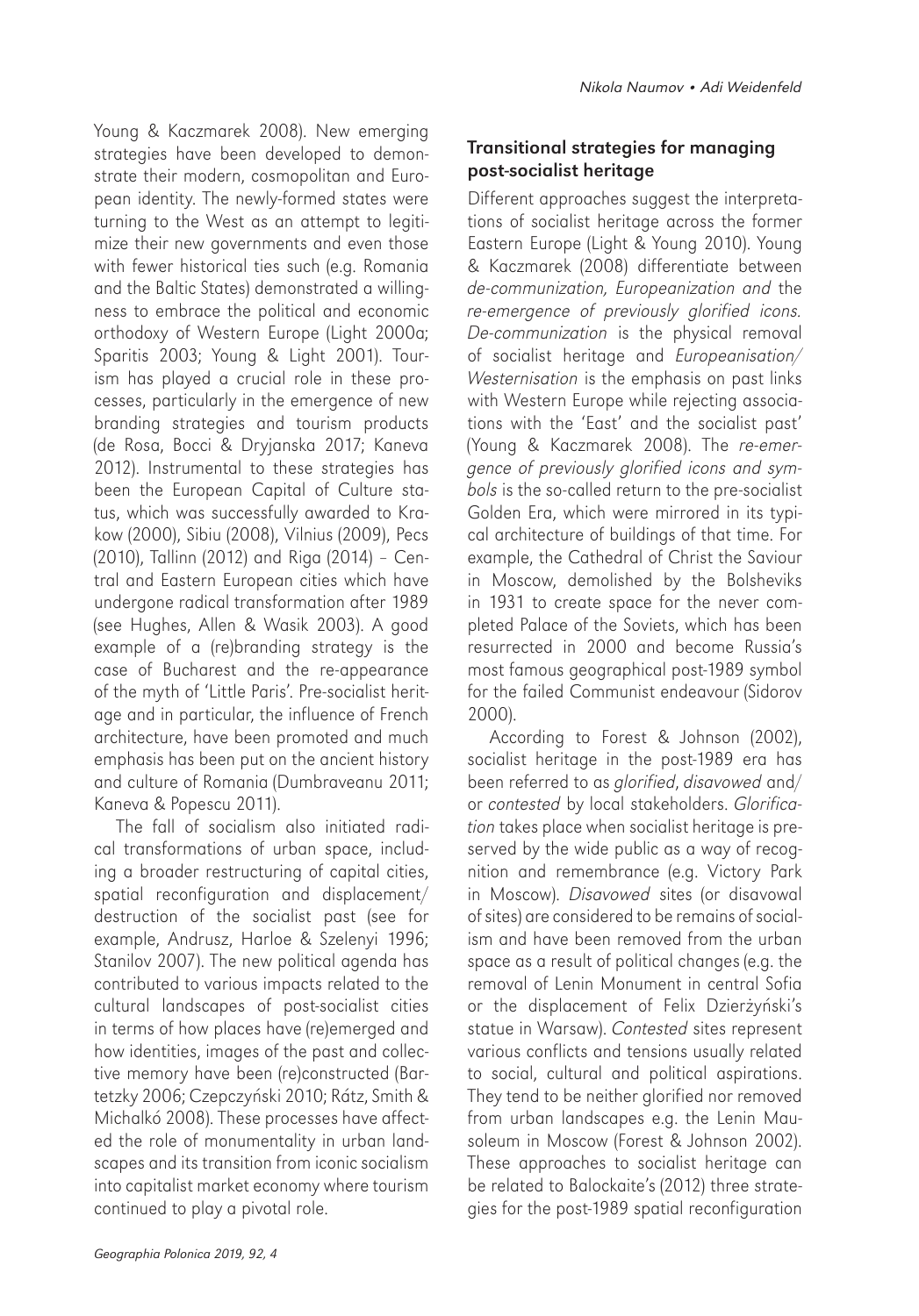of urban spaces including *spatial isolation*, *spatial reframing* and *narrative reframing*. *Spatial isolation* exemplifies the displacement of socialist heritage and its separation from its original cultural, political and social contexts. Grūtas Park, a sculpture-garden exposition of Soviet-era monuments in Lithuania. which once occupied central areas, streets and pedestrian squares (see Lankauskas 2006), is an example of the removal of disavowed heritage and 'de-communization' process. It has been recently developed as a collection museum of displaced monuments and as such, it is often visited by both domestic and international tourists.

The example of Grūtas Park also refers to the *spatial reframing* and involves the 'museumification' of socialist heritage and is best exemplified with the emergence of communism-themed museums across Eastern Europe such as Museum of Genocide Victims in Vilnius, Museum of Crimes and Victims of Communism in Bratislava and the House of Terror in Budapest. They can also be related to the aforementioned glorification of socialist heritage. *Narrative reframing* refers to the changing interpretation and the discourses of memory. For example, the perception of the Palace of Parliament in Bucharest, a pre-1989 socialist icon has shifted towards an emphasis on its unique architecture and distinctive visibility (Otto 2008). It can be related to *Europeanisation/ Westernisation* and the *re-emergence of previously glorified icons and symbols* (Young & Kaczmarek 2008) as well as with *contested* (i.e. contestation) sites, which remain in their original location while being re-interpreted and re-negotiated by various stakeholders (Forest & Johnson 2002).

Despite the relevance of the abovementioned conceptual approaches to the reconfiguration of post-socialist urban space, they refer to socialist heritage in general rather than to distinctive iconic landmarks. While many socialist attributes and symbols can be easily removed, torn-down or even destroyed, the gigantic and iconic landmarks are difficult or impossible to be physically removed let alone symbolically erased from a nation's collective memory. Here, the role of tourism as a major player in the transformation of the significance and meaningfulness of urban and cultural landscapes is examined through the lenses of a more recent market-led tourism iconisation, deiconisation and re-iconisation strategies and processes (Weidenfeld 2010), whereby both bottom-up market led, and top-down powers interact.

#### The role of tourism in the transition of socialist landmarks

It is therefore suggested that strategies of spatial reconfiguration (Balockaite 2012), Young & Kaczmarek's (2008) processes and Forest & Johnson's (2002) approaches to interpret and manage socialist heritage are interrelated and how tourism's new role in these processes engendered new market led processes of (de)iconisation and reiconisation. This can be used as a new conceptual framework for identifying and studying the transition of socialist built heritage to a western market economy in general and that of iconic landmarks and the role of tourism in post-1989 countries in particular. More specifically, this paper suggests that *iconisation, deiconisation and re-iconisation* can explain the transition of iconic landmarks from socialism into a market economy.

### Iconisation, de-iconisation and re-iconisation of socialist landmarks

*Iconisation* refers to the processes which make products saleable by imbuing them with desirable images of persons, cities, regions and cultures (Weidenfeld et al. 2010: 191). Visitor attractions are often iconised when they become distinctive regional brands and are often used in destination marketing, place branding and advertising of their regions. Therefore, in tourism, iconisation refers to the process whereby sites, structures and buildings are perceived as symbols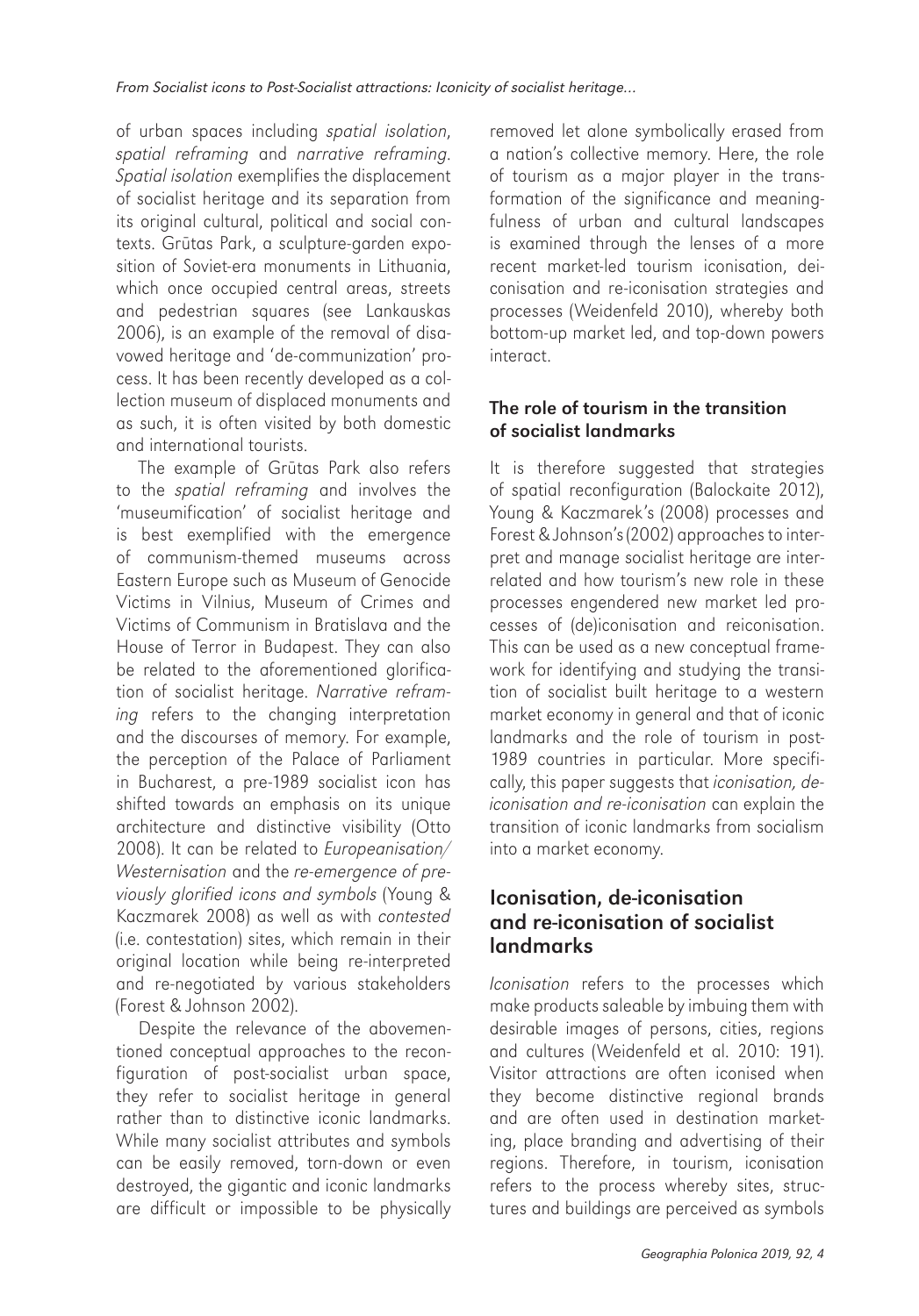of their city or a region among tourists and residents. Such icons tend to be characterised by outstanding visibility and unique architecture (Weidenfeld et al. 2016). In the pre-1989 socialist context, iconisation cannot be perceived in the market economy context but as a top down glorification of socialist heritage and the symbolic development of heritage sites as political icons of identity. Socialist iconisation therefore refers to the processes of national identity construction whereby socialist monumentality played an instrumental role for imposing an allegiance to the socialist 'imagined communities' (Anderson 1991). In this context, iconisation has no marketing/commercial value and primarily adheres to the ideological manifestation of the pre-1989 regimes. In terms of transformation, post 1989 transformation of landmarks in an emerging market economy characterised new iconisation processes of outstanding 'ordinary' and 'non-socialist' buildings and sites such as the Fernsehturm, the television tower in central Berlin (Weidenfeld et al. 2016) and the aviation museum in Belgrade.

*De-iconisation* is the 'decline process in terms of loss of iconicity' and refers to the loss of appeal of a given structure or visitor attraction (Wendenfeld et al. 2010: 194). In the context of socialist built heritage, deiconisation is the symbolic loss of meaningful of the image previously attached to socialist monumentality. This refers to Balockaite's (2012) *spatial isolation* and often occurs in cases of 'de-communization' (Young & Kaczmarek, 2008) – the physical removal of socialist heritage and/or its displacement to remote and/or hidden areas. For example, many of the monuments now displayed in the Museum of Socialist Art in Sofia, Bulgaria were kept in storehouses or small and remote countryside museums for many years until the museum opened its doors in 2011 (Naumov 2018). This approach can be related to the demolition or symbolic destruction of socialist monumentality in countries, which opposed the socialist regime before 1989 such as Romania, Hungary, Poland and

the Baltic States (see Diener & Hagen 2013; Light 2000a; Sparitis 2003). The removal of the statue of Felix Dzierżyński in Warsaw, for example, was enthusiastically welcomed by the crowds and regarded as 'breaking the chains with the past' (Dudek 2005) while in Ukraine most of the previously glorified socialist monuments were removed after the introduction of the de-communization laws in 2015 (Kozyrska 2016).

Another example of de-iconisation is the complete ignorance of socialist monumentality in urban spaces. This primarily refers to what Forest and Johnston (2002) describe as 'contested heritage' and is often the case in countries with uncertain/contested politics of memory where there is no authorised, state sanctioned discourse about how to deal with the material legacy of the recent past and more importantly, how to interpret and present it to the new generations (Vukov 2008). One such case is the Buzludzha Momument near Kazanlak in Bulgaria. Unveiled in 1981 to mark the 1300-centenary of the Bulgarian state, Buzludzha is a gigantic megalith constructed on the top of Buzludzha Peak to symbolise the birth of socialism in Bulgaria on the same place in 1891 but also to symbolically show the 'path to enlightenment' to the socialist followers. Glorified and cherished before 1989 and albeit its iconic socialist heritage value, the house-memorial has been since vandalised, abandoned and left to destruction. Despite its huge potential to become a 'flagship' attraction, drawing more visitors to its premises than its neighbouring attractions, Buzludzha remains a dilapidated site without restoration project in the horizon.

*De-iconisation* also involves *spatial reframing* and re-contextualisation of socialist history. In this context, de-iconisation can be intentional and planned by public authorities in order to serve certain educational or economic purposes. In socialist heritage context, this primarily refers to the commercialisation of socialist heritage, its manufacturing as a tourism product and most importantly, as a commercial attraction for tourist consumption. This is best exemplified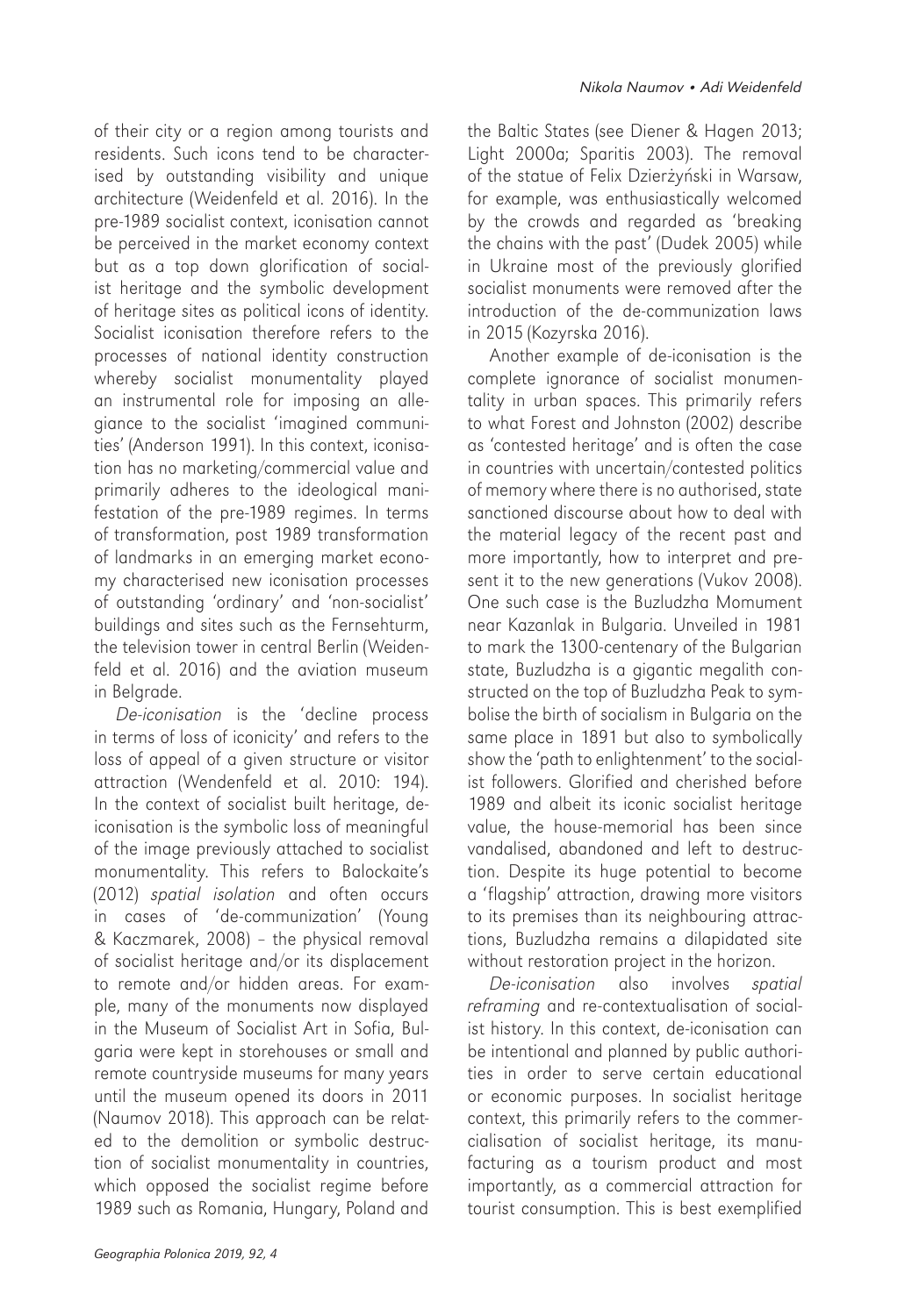with the development of communist-heritage tourism. As Ivanov (2009) explains, this is distinctive form of niche tourism based on the tourists' interest to learn more about socialism, socialist architecture and socialist heritage (see also, Adie, Amore & Hall 2017; Ivanov 2009; Light 2000b). A good example of a communist-heritage visitor attraction is Memento Park, a must visit visitor attraction near Budapest which tells the history of Hungarian socialism in Hungary entertainingly. It consists of a statue park (42 statues of socialist leaders), tourist and educational centres as well as a thematic and impressive architectural composition that resembles the reality of socialist architecture (McKenzie 2011). Another example is the city of Gori (Georgia), the birthplace of Joseph Stalin. The city has been a very popular destination since the opening of the Stalin Museum including the replacement of the patriotic and ideological pre-1989 narrative with a more engaging story about Stalin's life. The de-iconisation of socialism, driven by public authorities and the anticipated tourism demand, has contributed to the place (re)branding of Gori and its emergence as a destination for anyone interested in the history of socialism (see Beatley 2017).

*Re-iconisation* reflects 'changes in the political, historical and environmental settings of the development of place attachment over time' and can be defined as 'an attempt to regain a major attraction's iconicity by rebranding their image in line with that of their destination image' (Weidenfeld et al. 2010: 194). In the context of socialist heritage, this primarily refers to the post 1989 aspirations of local societies for place (re)branding, which have been implemented through deliberate marketing emphasising architecture and beauty while ignoring any ideological, historical or political aspects (Kaneva 2012; Kaneva & Popescu 2011).

The aforementioned approaches to the transition of socialist built heritage including *iconisation, de-iconisation and re-iconisation* are not mutually exclusive. They can take place simultaneously or subsequently.

Socialist iconic landmarks can be subject to spatial isolation, special reframing and de-iconisation but, driven by the post-1989 economic and social changes, they can be subject of narrative reframing and eventually re-iconised. A representative example is the city of Warsaw in Poland and the role of the *Palace of Culture and Science* in the post-1989 re-branding of the city of Warsaw as a growing financial and trade centre and at the beginning of its westernisation moving towards EU membership (Pyzik 2015). In the post-1989 era, Warsaw's branding has been radically changed with new initiatives such as 'Royal Route', 'Visit Chopin in Warsaw', 'In the footsteps of Maria Skłodowska-Curie' and 'Traces of John Paul II' and 'Socialist realism in Warsaw' (see for example, de Rosa & Dryjanska 2017). The *Palace of Culture and Science* has been de-iconised in the early years of transition followed by reiconisation as a cultural and tourist image of the city especially amongst the younger post 1989 generations (Pyzik 2015; Weidenfeld et al. 2016). Its re-iconisation continues nowadays as a major visitor attraction including a guided tour of the building, a museum and a conference and exhibition venue. It also provides commercial and office spaces for business use (Pyzik 2015). The Palace is an example of both narrative reframing and spatial reframing for offering and attracting visitors for commercial, leisure, entertainment, conferencing and tourism.

Another notable example is the case of Budapest and its post-socialist revival. As demonstrated in the study of Ratz, Smith & Michalko (2008), Budapest has undergone a cultural revival since 1989 transforming 'old spaces into new places'. In addition to the above-mentioned Memento Park, historic districts and spaces have been given a new meaning and status (such as the World Heritage Designation) and new tourist routes and itineraries have also been introduced (e.g. the Cultural Avenue project).

Iconisation, de-iconisation and re-iconisation can be also explained from a social representation perspective. As Moscovici (2000)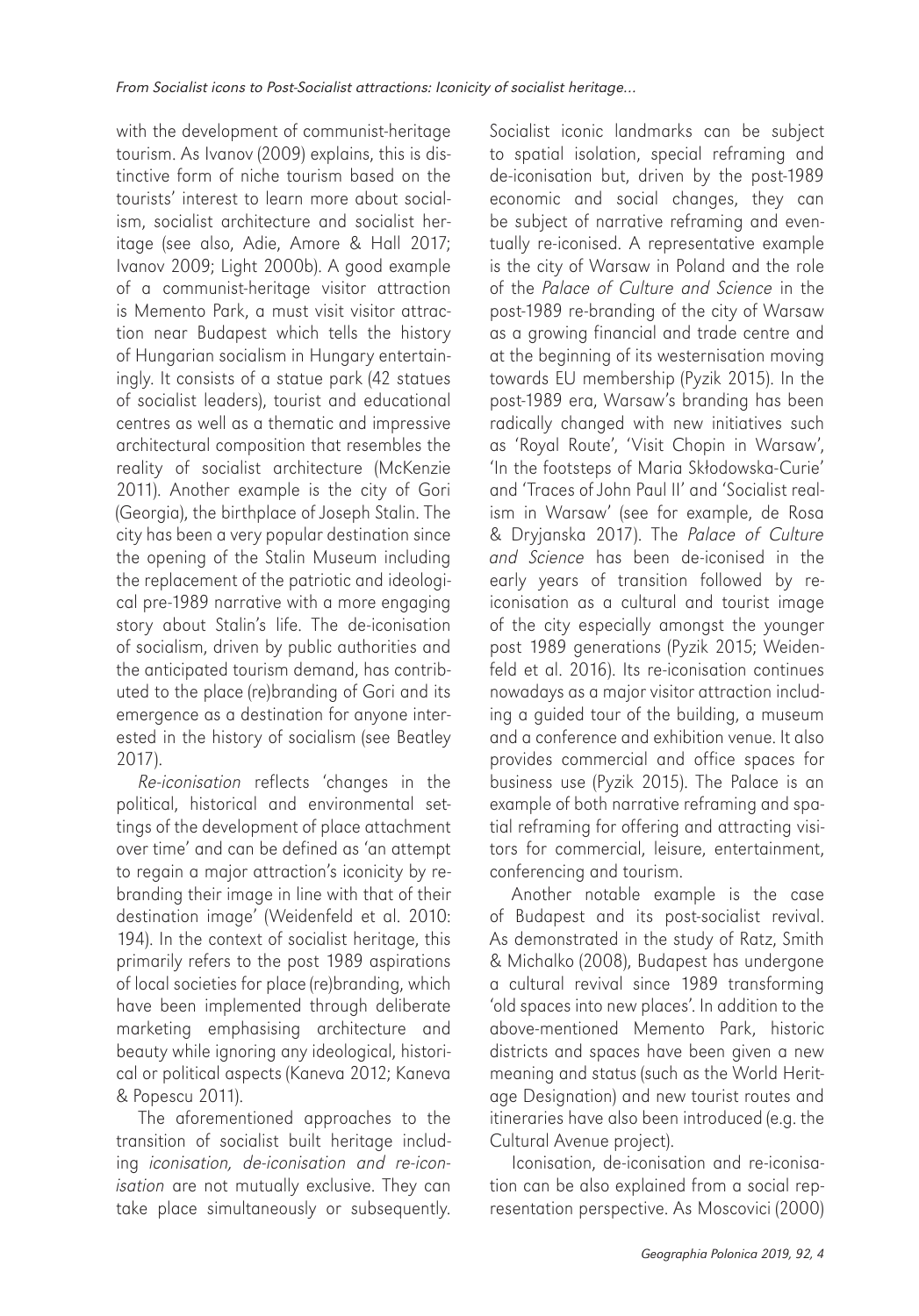argues, social representation is dynamic and constantly generates changes in meanings and attitudes towards different phenomena. Iconisation, de-iconisation and re-iconisation processes reflect changes in the representation of socialist heritage over time and are shaped by wider political and socio-cultural 'transitions'. Cases such as Budapest and Warsaw are examples of how iconicity and social representations are interrelated to each other as both depend on how the societies absorb and react to political changes and whether or not they remain engaged and associated with the previously glorified icons of socialism.

### **Conclusion**

The transition period of many former socialist countries since 1989 included a transformation of its built heritage. One of its most prominent changes was the transformation of its iconic landmarks. These included physical and perceptual ongoing changes which were shaped by political, ideological and

economic change since 1989. This conceptual paper examined these post-1989 changes which vary between the removal of these landmarks and their transition into market led iconic and flagship attractions. The paper identified the particular importance of the changing role of tourism from a top bottom orchestrated to a market led activity, which explains the transformation of some of these landmarks.

The socialist built heritage has been a subject of many different approaches, interpretations and development management policies (Balockaite 2012, Young & Kaczmarek 2008; Forest & Johnson 2002), which provide a conceptual understanding for the ongoing transition towards a more western market economy through iconisation of entirely new icons, de-iconisation of contested or controversial icons and the re-iconisation of some of them embedding with new national or western new or 'revived' icons from the past (Fig. 1).

The post-1989 economic restructuring and the 'Europeanisation' of the former socialist countries have changed the role of tourism



Figure 1. Transition of socialist iconic visited landmarks into iconic attractions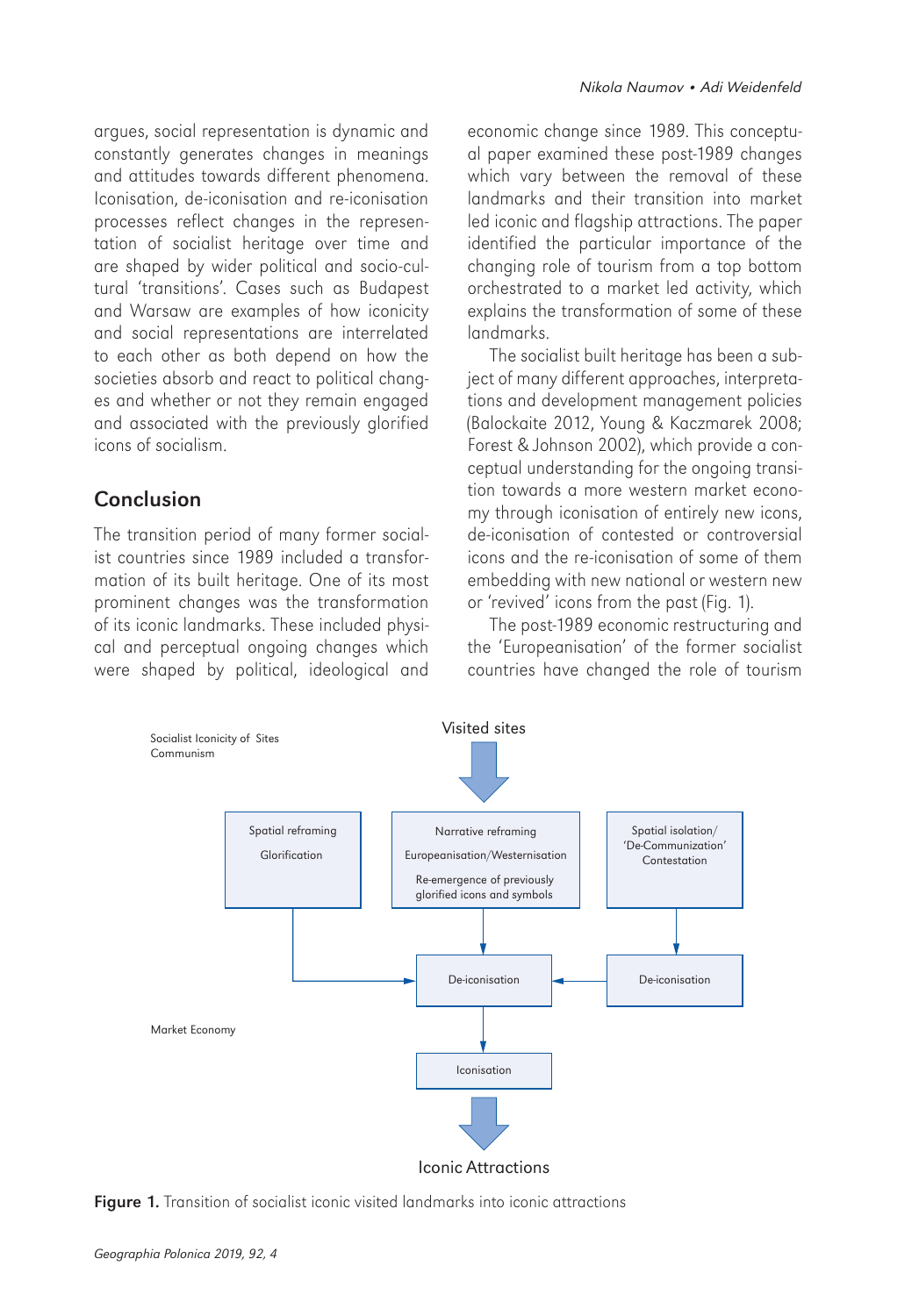in these countries from a top down ideological and political tool to a market driven activity, which explains the transformation of socialist landmarks and icons into visitor attractions. This conceptual paper has contributed to the academic literature of socialist and post-socialist urban geography, tourism and visitor attractions management by providing a framework to understand and study the emergence and changing importance of socialist iconicity. It suggests different approaches to dealing with the socialist past and socialist heritage in Eastern Europe, which are also germane to other countries where tourism as a market led activity is growing such as Cuba and Belarus and where tourism is already an emerging industry and is likely to transform iconic religious and political landmarks into iconic visitor attractions e.g. Saudi Arabia. It may be also relevant to countries, where tourism is likely to emerge in the future e.g. North Korea, where A particular importance should be placed on the potential use of this framework in managing these sites, which may help in identifying potential processes to each landmark and consider

its future image and the implications for its usage.

Further research is needed in the changing role of socialist iconicity in the post-socialist era from a multidisciplinary perspective. In particular, further research should explore the role of socialist heritage within the social representation of post-socialist cities such as Warsaw, Budapest or Sofia. Following Moscovici (2000), social representations in this context include symbolism, images, collective memory, meanings and attitudes attached to cultural heritage, urban space and (socialist) monumentality (see also de Rosa 2013). Anthropological and sociological perspectives on socialist heritage could explore the changing narrative of symbolic representation and more specifically, the interplay between collective memory, national identity and brand representation.

#### Editors' note:

Unless otherwise stated, the sources of tables and figures are the authors', on the basis of their own research.

# **References**

- ADAMS J., 2008. *Monumentality in urban design: The case of Russia*. Eurasian Geography and Economics, vol. 49, no. 3, pp. 280-303.
- ADIE B., AMORE A., HALL C., 2017. *Urban tourism and urban socialist and communist heritage: Beyond tragedy and farce*? International Journal of Tourism Cities, vol. 3, no. 3, pp. 291-304.
- AGNEW J., 2000. *How many Europes? The changed terms of debate in the 1990s over EU enlargement into Central and Eastern Europe and the acceptance of uneven development in Europe's future* [in:] D. Hall & D. Danta (eds.), Europe Goes East: EU Enlargement, Diversity and Uncertainty, London: The Stationery Office, pp.45-54.
- AMAN A., 1992. *Architecture and ideology in Eastern Europe during the Stalin Era. An Aspect of Cold War history*. New York: The MIT Press.
- ANDERSON B., 1991. *Imagined communities: Reflections on the origins and spread of nationalism.* London: Verso.
- ANDRUSZ G., HARLOE M., SZELENYI I., 1996. *Cities after socialism: Urban and regional change and conflict in post-socialist societies.* Malden, MA: Blackwell.
- ASHWORTH G., 2009. *The Instruments of place branding: How is it done?*. European Spatial Research and Policy, vol. 16, no 1, pp. 9-22.
- BACHVAROV M., 1997. *End of the model? Tourism in post-communist Bulgaria*. Tourism Management, vol.18, no. 1, pp. 43-50.
- BACHVAROV M., 2006. *Tourism in Bulgaria* [in:] D. Hall, M. Smith & B. Marciszewska (eds.), Tourism in the New Europe: The challenges and opportunities of EU enlargement. Wallingford: CABI Publishing, pp. 241-255.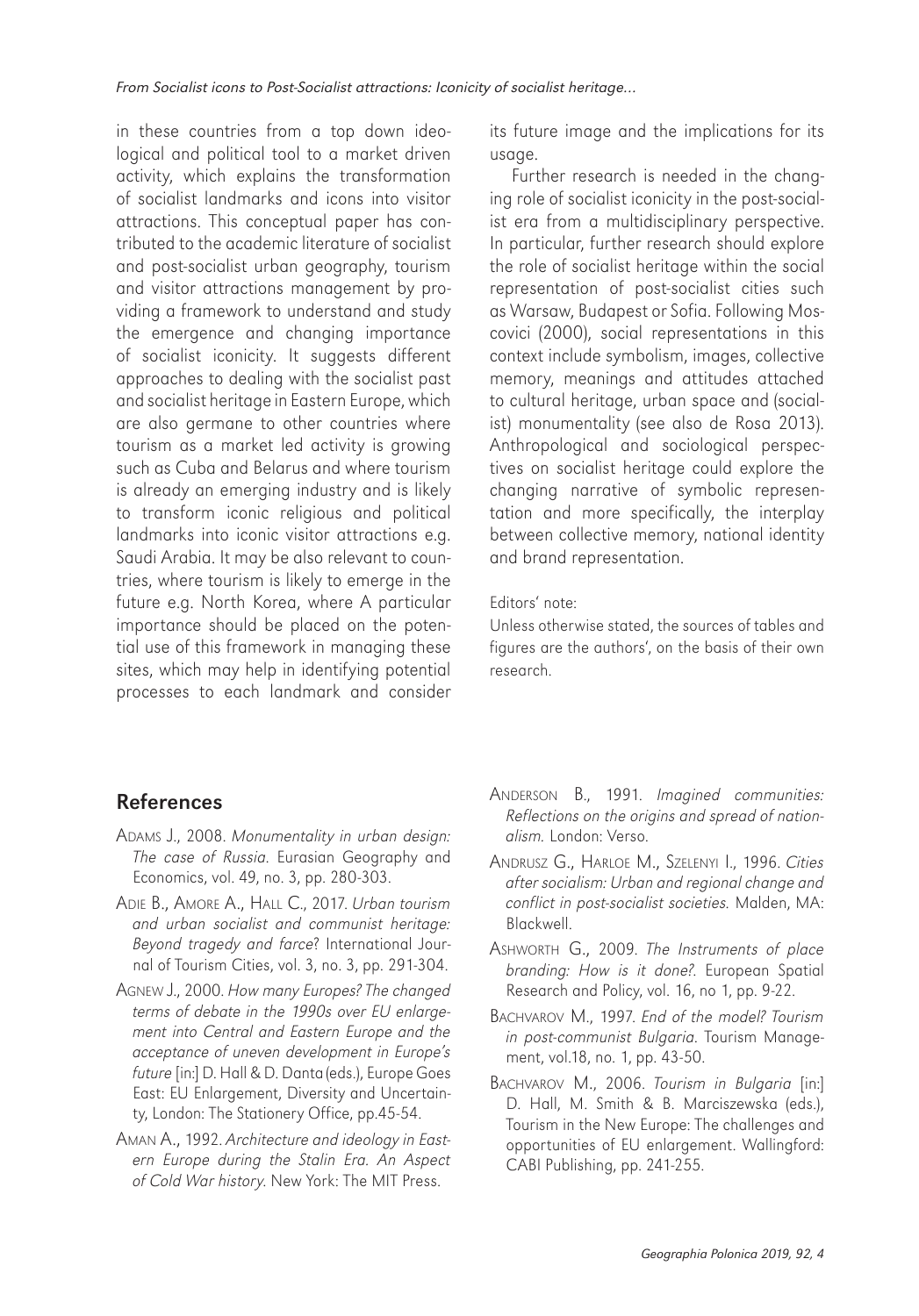- BALÁŽ V., WILLIAMS A., 2000. *Tourism in transition: Economic change in Central Europe*. London & New York: I.B. Tauris.
- BALOCKAITE R., 2012. *Coping with the unwanted past in planned socialist towns: Visaginas, Tychy, and Nowa Huta.* Slovo, vol. 24, no. 1, pp. 41-57.
- BARTETZKY A., 2006. *Changes in the political iconography of East Central European capitals after 1989 (Berlin, Warsaw, Prague, Bratislava)*. International Review of Sociology vol. 16, no. 2, pp. 451-469.
- BEATLEY M., 2017. *Stalin museum: The creepy attraction in Georgia that still worships the communist leader like a god*. The Independent, https://www.independent.co.uk/travel/europe/ stalin-museum-gori-georgia-open-joseph-communist-leader-dictator-death-mask-a8065256. html [21 Nov 2017].
- BELL J., 1999. *Redefining national identity in Uzbekistan: Symbolic tensions in Tashkent's official public landscape*. Ecumene, vol. 6, no. 2, pp. 184-213.
- BITUSIKOVA A., 1998. *Transformations of a city centre in the light of ideologies: The case of Banska Bystrica, Slovakia*. International Journal of Urban and Regional Research, vol. 22, no. 4, pp. 614-622.
- COCHRANE A., 2006. *Making up meanings in a capital city: Power, memory and monuments in Berlin*. European Urban and Regional Studies, vol.13, no. 1, pp. 5-24.
- COLES T., 2003. *Urban tourism, place promotion and economic restructuring: The case of postsocialist Leipzig*. Tourism Geographies vol. 5, no. 2, pp. 190-219.
- COX T., 2011. *1989 and the Transformations in Eastern Europe*, Europe-Asia Studies vol.63, no.9, pp. 1529-1534.
- CROWLEY D., REID S., 2002. *Socialist spaces: Sites of everyday life in the Eastern Bloc* [in:] D. Crowley, S.E. Reid (eds.), Socialist spaces: Sites of everyday life in the Eastern Bloc. Oxford: Berg, pp. 1-23.
- CZARNIAWSKA B., 2002*. Remembering while forgetting: The role of automorphism in city management in Warsaw*. Public Administration Review, vol. 62, pp. 163-73.
- CZEPCZYŃSKI M., 2008. *Cultural landscapes of post-socialist cities: Representation of powers and needs*. Aldershot: Ashgate Publishing.
- CZEPCZYŃSKI M., 2010. *Interpreting post-socialist icons: From pride and hate towards disappearance and/or assimilation*. Human Geographies, vol. 4, no.1, pp. 67-78.
- DE ROSA A.S., 2013. Social representations in the 'social arena'. New York and London: Routledge.
- DE ROSA A.S., DRYJANSKA L., 2017. *Visiting Warsaw for the first time: Imagined and experienced urban places*. International Journal of Culture, Tourism, and Hospitality Research, vol. 11, no 3, pp. 321-340.
- DE ROSA A.S., BOCCI E., DRYJANSKA L., 2017. *Social representations of the European capitals and destination e-branding via multi-channel web communication*. Journal of Destination Marketing & Management, vol. 11, pp. 150-165.
- DEREK M., 2018. *Spatial structure of tourism in a city after transition: The case of Warsaw, Poland* [in:] D. Müller, M. Więckowski (eds.), Tourism in transitions: Recovering decline, managing change, Cham: Springer, pp.157-173.
- DIENER A., HAGEN J., 2013. *From socialist to postsocialist cities: Narrating the nation through urban space*. Nationalities Papers: The Journal of Nationalism and Ethnicity, vol. 41, no. 4, pp. 487-514.
- DUDEK A., 2005*.* Ś*lady PeeReLu: Ludzie, Wydarzenia, Mechanizmy* (Wyd 3). Kraków, Arcana Instytut Historii PAN.
- DURHEIM E., 1999 [1912]. *The cultural logic of collective representations* [in] C. Lemert (ed.) Social Theory: The multicultural and classic readings, Boulder, CO: Westview Press, pp. 89-99.
- DWYER O., ALDERMAN D., 2008. *Memorial landscapes: Analytic questions and metaphors*. GeoJournal vol. 73, no. 3, pp. 165-178.
- FOWKES R., 2002. *The role of monumental sculpture in the construction of socialist space in Stalinist Hungary* [in:] S. Reid, D. Crowley (eds.), Socialist spaces in Eastern Europe and the Soviet Union 1947-1991, London: Berg, pp. 65-85.
- GIATZIDIS E., 2002. *An introduction to post-communist Bulgaria: Political, economic and social transformation*. Manchester: Manchester University Press.
- GORSUCH A., 2003. *There's no place like home: Soviet tourism in late Stalinism*. Slavic Review, vol. 62, no. 4, pp. 760-785.
- GORSUCH A., KOENKER D., 2006. *Turizm: The Russian and East European tourist under capitalism*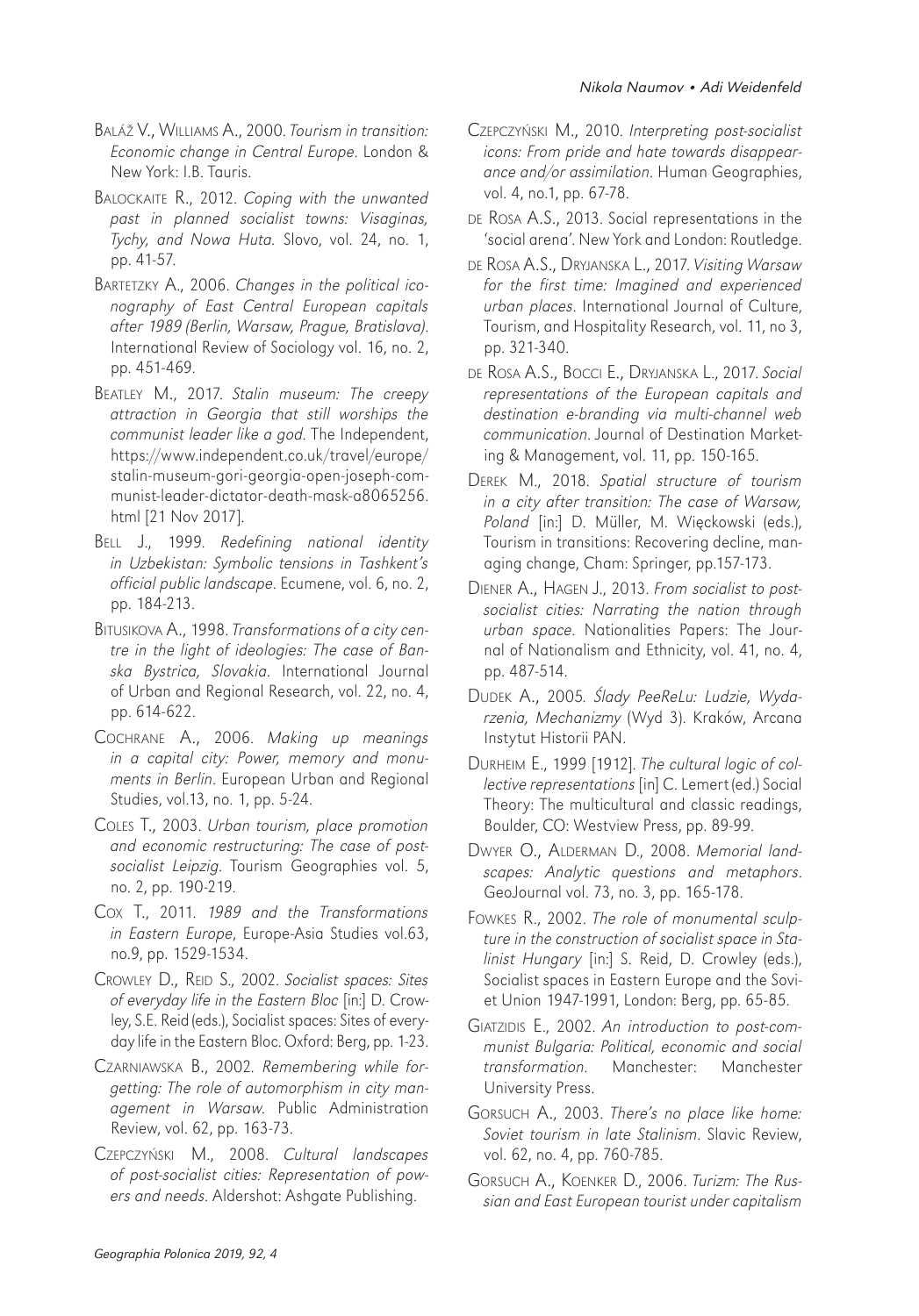*and socialism.* Ithaca, NY: Cornell University Press.

- GRANDITS H., TAYLOR K., 2010. *Yugoslavia's sunny side: A history of tourism in socialism (1950s-1980s*). Budapest: Central European University Press.
- GRODACH C., 2002. *Reconstituting identity and history in post-war Mostar, Bosnia-Herzegovina*. City, vol.6, no.1, pp. 61-82.
- GROYS B., 2003. *The art of totality* [in:] E.A. Dobrenko, E. Naiman (eds.), The landscape of Stalinism: The art and ideology of Soviet space, Seattle and London: University of Washington Press, pp. 96-124.
- HALL D., 1991. *Tourism and economic development in Eastern Europe and the Soviet Union*. London: Belhaven Press.
- HALL D., 2008. *From 'bricklaying'to 'bricolage': Transition and tourism development in Central and Eastern Europe*. Tourism Geographies, vol. 10, no.4, pp. 410-428.
- HAMILTON F.E.I., DIMITROVSKA ANDREWS K., PICHLER-MILANOVIC N., 2005. *Transformation of cities in Central and Eastern Europe: Towards glob alization*. Tokyo: United Nations University Press.
- HÖIJER B., 2011. *Social representations theory a new theory for media research*. Nordicom Review, vol. 32, no. 2, pp. 3-16.
- HUGHES H., ALLEN D., WASIK D., 2003. *European capital of culture and its significance for tourism and culture: The case of Krakow 2000*. International Journal of Arts Management, vol. 5, no. 3, pp. 12-23.
- IVANOV S., 2009. *Opportunities for developing communist heritage tourism in Bulgaria*. Turizam: znanstveno-stručni časopis, vol. 57, no.2, pp. 177-192.
- JAAKSON R., 1996. *Tourism in transition in post-Soviet Estonia*. Annals of Tourism Research, vol. 23, no. 3, pp. 617-634.
- KANEVA N., 2012. *Nation branding in Post-Communist Europe: Identities, markets and democracy* [in:] N. Kaneva (ed.), Branding postcommunist nations: Marketizing national identities in the "New" Europe, London: Routledge, pp. 3-23.
- KANEVA N., POPESCU D., 2011. *National identity lite Nation branding in post-communist Romania*

*and Bulgaria*. International Journal of Cultural Studies, vol. 14, no. 2, pp. 191-207.

- KIGLICS I., 2007. *Rebuilding the market economy in central-east Europe and the Baltic countries*. Budapest: Akademiai Kiad.
- KOENKER D., 2013. *Club Red: Vacation travel and the Soviet Dream*. Ithaca, NY: Cornell University Press.
- KOZYRSKA A., 2016. *Decommunisation of the public space in post-Euromaidan Ukraine*. Polish Political Science Yearbook, vol. 45, pp. 130-144.
- KRAMER M., 2011. *The demise of the Soviet Bloc*. Europe-Asia Studies, vol. 63, no.9, pp. 1535- 1590.
- LANKAUSKAS G., 2006. *Sensuous (re)collections: The sight and taste of socialism at Gr*ū*tas Statue Park, Lithuania*. The Senses and Society, vol. 1, no. 1, pp. 27-52.
- LIGHT D., 2000a. *An unwanted past: Contemporary tourism and the heritage of communism in Romania*. International Journal of Heritage Studies, vol. 6, no. 2, pp. 145-160.
- LIGHT D., 2000b. *Gazing on communism: Heritage tourism and post-communist identities in Germany, Hungary and Romania*, Tourism Geographies, vol. 2, no. 2, pp. 157-176.
- LIGHT D., YOUNG C., 2010. *Reconfiguring socialist urban landscapes: The 'left-over' spaces of state-socialism in Bucharest*. Human Geographies: Journal of Studies and Research in Human Geography*,* vol*.*4, no.1, pp.5-16.
- LIGHT D., YOUNG C., 2013. *Urban space, political identity and the unwanted legacies of state socialism: Bucharest's problematic Centru Civic in the postsocialist era*. Nationalities Papers: The Journal of Nationalism and Ethnicity vol. 41, no. 4, pp. 515-535.
- LIGHT D., YOUNG C., CZEPCZYŃSKI M., 2009. *Heritage tourism in Central and Eastern Europe* [in:] D. Timothy, G. Nyaupane (eds.), Cultural heritage and tourism in the developing world: A regional perspective, London: Routledge, pp. 224-246.
- LINZ J., STEPAN A., 1996. Problems of democratic transition and consolidation: Southern Europe, South America, and post-communist Europe, Baltimore, MD: The John Hopkins University Press.
- LODDER C., 1993. *Lenin's plan for monumental propaganda* [in:] M. Bown, B. Taylor (eds.), Art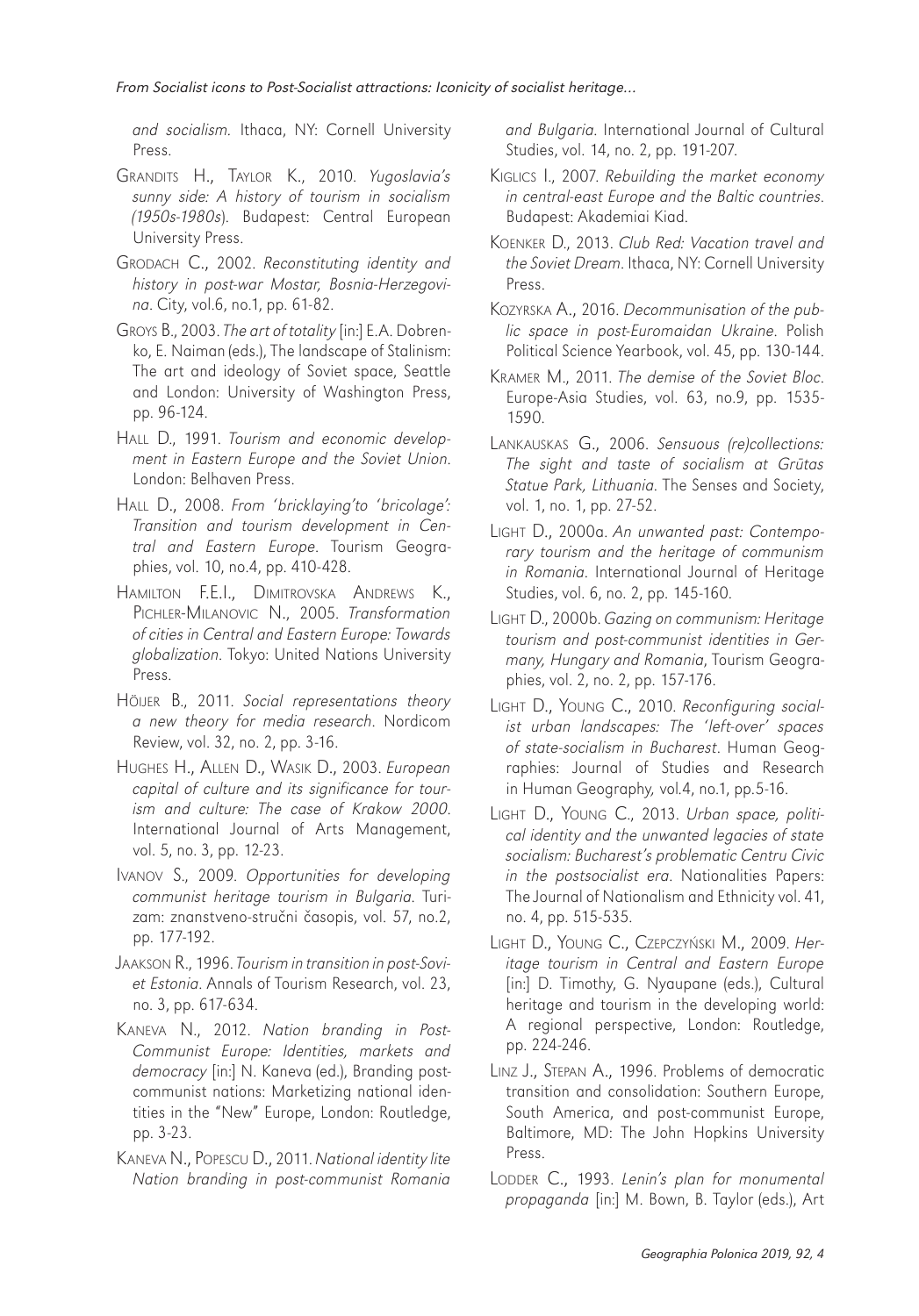of the Soviets, Manchester: Manchester University Press, pp. 16-32.

- MACKENZIE B., 2011. *Marketing of the dark: Memento Park in Budapest*. Emerald Emerging Markets Case Studies, https://doi. org/10.1108/20450621111197604 [20 May 2019].
- MARCISZEWSKA B., 2006. *Tourism in Poland: Changes in policy, management and education* [in:] D. Hall, M. Smith, B. Marciszewska (eds.), Tourism in the New Europe: The challenges and opportunities of EU enlargement, Wallingford: CABI Publishing, pp. 127-139.
- MARTENS P., ROTMANS J., 2005. *Transitions in a globalising world*. Futures, vol. 37, no. 10, pp. 1133- 1144.
- MOSCOVICI S., 1988. *Notes towards a description of social representations*. European Journal of Social Psychology, vol. 18, pp. 211-250.
- MOSCOVICI S., 2000. *Social representations: Explorations in social psychology*. Cambridge: Polity Press.
- MUNASINGHE H., 2005. *The politics of the past: Constructing a national identity through heritage conservation*. International Journal of Heritage Studies, vol. 11, no. 3, pp. 251-260.
- MURZYN M., 2008. Heritage transformation in Central & Eastern Europe [in:] B. Graham & P. Howard (eds.), The Ashgate research companion to heritage and identity, Aldershot: Ashgate Publishing, pp. 315-347.
- MÜLLER D., 2018. Tourism and transition [in:] D. Müller, M. Więckowski, M. (eds.), Tourism in transitions: Recovering decline, managing change, Cham: Springer, pp.1-20.
- MÜLLER D., WIĘCKOWSKI M., 2018. *Tourism in transitions: Recovering decline, managing Change*. Cham: Springer.
- NAUMOV N., 2018. Geographies of transition: *Heritage, tourism and identity in socialist and post-socialist Bulgaria*. Department of Geography, King's College London, [Unpublished PhD thesis].
- OTTO J., 2008. *Representing communism: Discourses of heritage tourism and economic regeneration in Nowa Huta, Poland*. University of Minnesota, Department of Geography [Unpublished PhD thesis].
- PORIA Y., IVANOV S., WEBSTER C., 2014. *Attitudes and willingness to donate towards heritage*

*restoration: an exploratory study about Bulgarian socialist monuments*. Journal of Heritage Tourism, vol. 9, no. 1, pp. 68-74.

- PYZIK A., 2015. *Warsaw's Palace of Culture, 'Stalin's gift': A history of cities in 50 buildings, day 32.* The Guardian, available at: https://www. theguardian.com/cities/2015/may/08/warsawpalace-of-culture-stalin-a-history-of-cities-in-50-buildings-day-32 [08 May 2015].
- RÁTZ T., SMITH M., MICHALKÓ G., 2008. *New places in old spaces: Mapping tourism and regeneration in Budapest*. Tourism Geographies, vol. 10, no. 4, pp. 429-451.
- ROSENBAUM A., 2015. *Leisure travel and real existing socialism: New research on tourism in the Soviet Union and communist Eastern Europe*. Journal of Tourism History, vol.7, no.1-2, pp. 157- 176.
- SHEPPARD E., 2000. *Socialist cities?*. Urban Geography, vol. 21, no. 8, pp. 758-763.
- SIDOROV D., 2000. *National monumentalization and the politics of scale: The resurrections of the Cathedral of Christ the Savior in Moscow*, Annals of the Association of American Geographers, vol. 90, no. 3, pp. 548-572.
- SIMA C., 2017. *Communist heritage representation gaps and disputes*. International Journal of Tourism Cities, vol. 3, no. 3, pp. 210-226.
- SMITH L., 2006. *Uses of heritage*. Abingdon, Oxford: Routledge.
- SPARITIS O., 2003. *The rebirth and restoration of administrative, political and cultural symbols in Riga's Town Hall Square* [in:] J. Czaplicka, B. Ruble (eds.), Composing urban history and the constitution of civic identities, Washington: Woodrow Wilson Center Press, pp. 341-371.
- STANILOV K., 2007. *The post-socialist city: Urban form and space transformations in Central and Eastern Europe after socialism*. Dordrecht: Springer.
- SWARBROOKE J., 2002. *The development and management of visitor attractions*. Oxford: Butterworth-Heinemann.
- SZELENYI I., 1996. *Cities under socialism And after* [in:] G. Andrusz (ed.), Cities after socialism: Urban and regional change and conflict in post-socialist societies, Malden, MA: Blackwell, pp. 286-317.
- TILL K., 2004. *Political landscapes* [in:] J. Duncan, N. Johnson, R. Schein (eds.), A companion